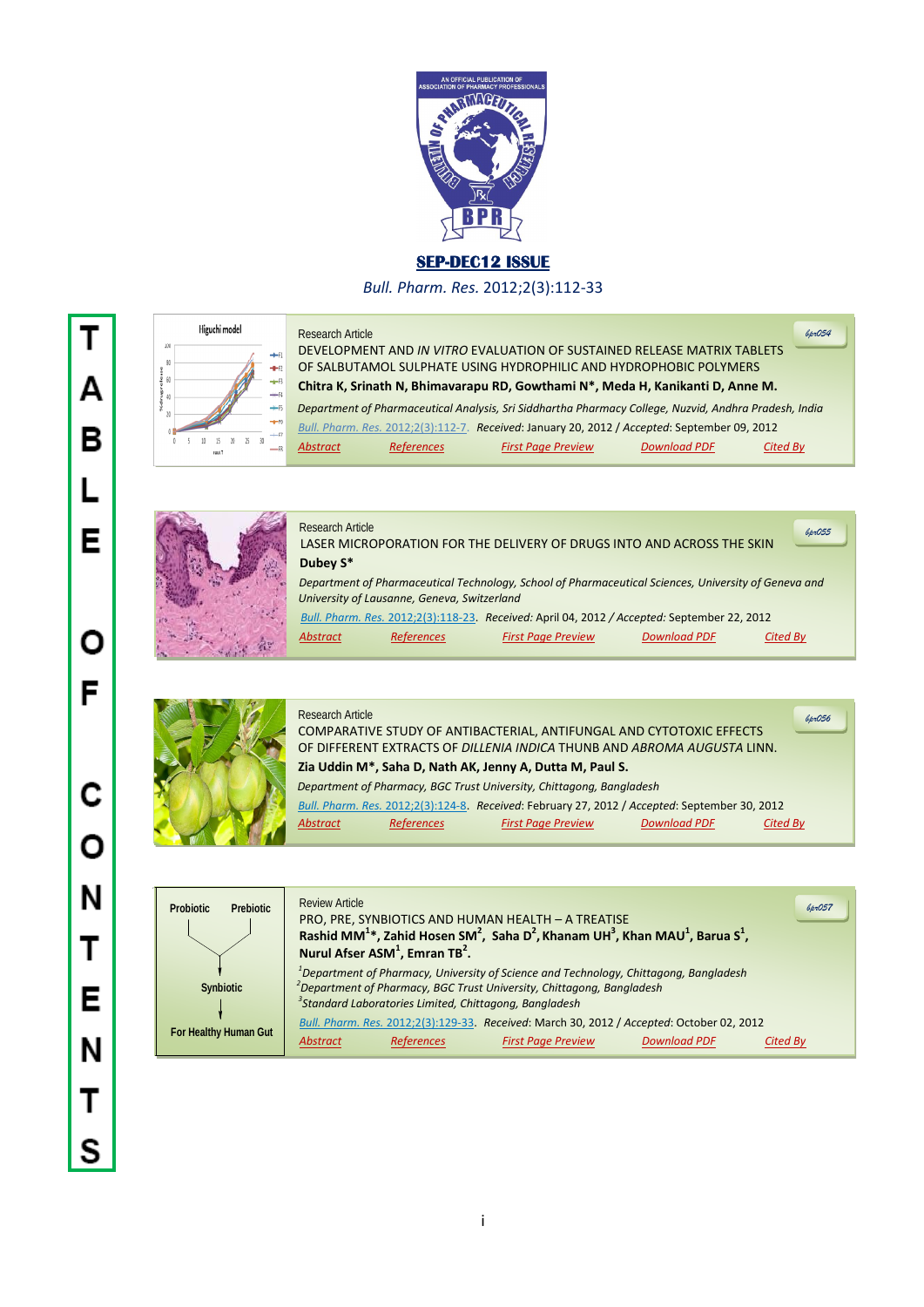

## **SEP-DEC12 ISSUE**

*Bull. Pharm. Res.* 2012;2(3):134-58

|                  | Research Article<br><i>bpr058</i><br>RP-HPLC METHOD FOR SIMULTANEOUS ESTIMATION OF ESOMEPRAZOLE<br>MAGNESIUM AND DOMPERIDONE IN A TABLET DOSAGE FORM |  |  |  |  |
|------------------|------------------------------------------------------------------------------------------------------------------------------------------------------|--|--|--|--|
| $-100000$ , here | Jain N <sup>1</sup> *, Jain R <sup>1</sup> , Jain DK <sup>2</sup> , Jain S <sup>1</sup>                                                              |  |  |  |  |
|                  | <sup>1</sup> Department of Pharmaceutical Chemistry, Sagar Institute of Research and Technology-Pharmacy,                                            |  |  |  |  |
|                  | Ayodya Bypass Road, Bhopal, Madhya Pradesh, India                                                                                                    |  |  |  |  |
|                  | $\alpha$ <sup>2</sup> Department of Pharmaceutical Chemistry, Truba Institute of Pharmacy, Karond Gandhi Nagar                                       |  |  |  |  |
|                  | Bypass Road, Bhopal, Madhya Pradesh, India                                                                                                           |  |  |  |  |
|                  | Bull. Pharm. Res. 2012;2(3):134-9. Received: May 21, 2012 / Accepted: October 06, 2012                                                               |  |  |  |  |
|                  | <b>Download PDF</b><br><b>References</b><br><b>First Page Preview</b><br><b>Abstract</b><br>Cited Bv                                                 |  |  |  |  |



| TUV                  | <b>Research Article</b>                                        |                   | A SIMPLE AND SENSITIVE METHOD FOR THE DETERMINATION OF BACLOFEN IN                            |                     | 6pr059   |  |  |
|----------------------|----------------------------------------------------------------|-------------------|-----------------------------------------------------------------------------------------------|---------------------|----------|--|--|
|                      | HUMAN PLASMA BY LIQUID CHROMATOGRAPHY TANDEM-MASS SPECTROMETRY |                   |                                                                                               |                     |          |  |  |
|                      |                                                                |                   | Narmada P*, Nalini G, Jogi KV, Venkateshwara Rao G                                            |                     |          |  |  |
|                      |                                                                |                   | HOD-Bioanalytical, Natco Research Centre, Natco Pharma Limited, Sanathnagar, Hyderabad, India |                     |          |  |  |
|                      |                                                                |                   | Bull. Pharm. Res. 2012;2(3):140-5. Received: August 17, 2012 / Accepted: October 25, 2012     |                     |          |  |  |
|                      | <b>Abstract</b>                                                | <b>References</b> | <b>First Page Preview</b>                                                                     | <b>Download PDF</b> | Cited By |  |  |
| THE REAL PROPERTY OF |                                                                |                   |                                                                                               |                     |          |  |  |



| <b>Review Article</b>                                                                          |                   | THE GUIDING PRINCIPLES ON ANTIMICROBIAL SUSCEPTIBILITY TESTING                           |                     | 6px060   |  |
|------------------------------------------------------------------------------------------------|-------------------|------------------------------------------------------------------------------------------|---------------------|----------|--|
| Patel RM*                                                                                      |                   |                                                                                          |                     |          |  |
| Department of Pharmaceutical Biotechnology, S.K. Patel College of Pharmaceutical Education and |                   |                                                                                          |                     |          |  |
|                                                                                                |                   | Research, Ganpat University, Ganpat Vidyanagar, Kherva, Gujarat, India                   |                     |          |  |
|                                                                                                |                   | Bull. Pharm. Res. 2012;2(3):146-53. Received: July 14, 2012 / Accepted: October 29, 2012 |                     |          |  |
| <b>Abstract</b>                                                                                | <b>References</b> | <b>First Page Preview</b>                                                                | <b>Download PDF</b> | Cited By |  |
|                                                                                                |                   |                                                                                          |                     |          |  |

| <b>IDEAL HEALTHCARE SYSTEM</b><br><b>Patient</b><br>Pharmacist |           | Review Article                                                                                                                                                                                                                                                                           | PHARMACIST: A CHALLENGE TO EDUCATIONISTS | PATIENT-ORIENTED PHARMACY EDUCATION AND REDEFINING ROLE OF<br>Dahiya $S^{1*}$ , Dahiya R <sup>2</sup> , Lodhi NK <sup>1</sup> , Shrivastava SK <sup>1</sup> , Soni LK <sup>1</sup><br><sup>1</sup> Department of Pharmaceutics, Globus College of Pharmacy, Bhopal, Madhya Pradesh, India |  | 6pr061 |
|----------------------------------------------------------------|-----------|------------------------------------------------------------------------------------------------------------------------------------------------------------------------------------------------------------------------------------------------------------------------------------------|------------------------------------------|-------------------------------------------------------------------------------------------------------------------------------------------------------------------------------------------------------------------------------------------------------------------------------------------|--|--------|
|                                                                |           | <sup>2</sup> Department of Pharmaceutical Chemistry, Globus College of Pharmacy, Bhopal, Madhya Pradesh, India<br>Bull. Pharm. Res. 2012;2(3):154-8. Received: October 15, 2012 / Accepted: November 13, 2012<br><b>References</b><br><b>Download PDF</b><br>Cited Bv<br><b>Abstract</b> |                                          |                                                                                                                                                                                                                                                                                           |  |        |
|                                                                | Physician |                                                                                                                                                                                                                                                                                          |                                          | <b>First Page Preview</b>                                                                                                                                                                                                                                                                 |  |        |